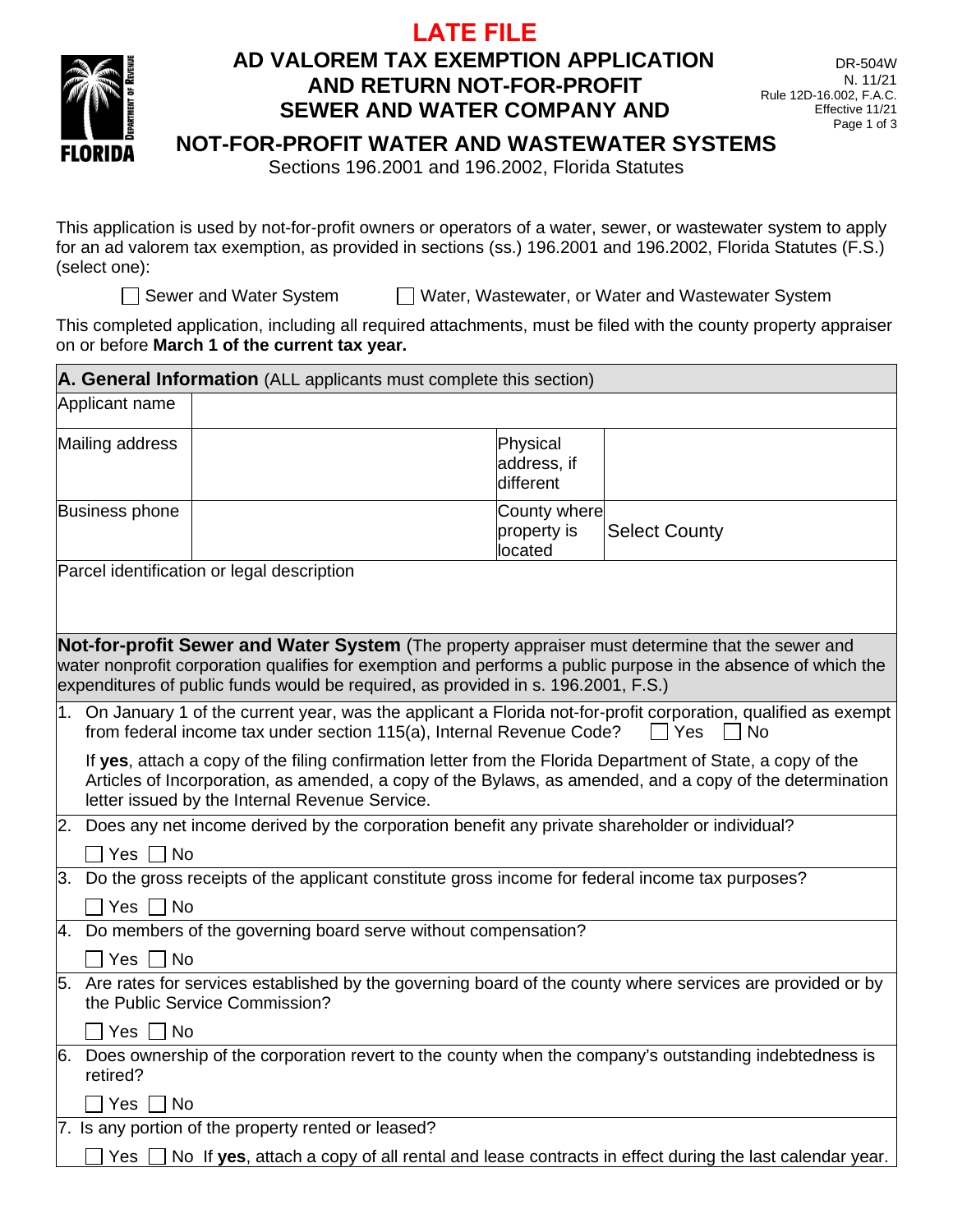**Not-for-profit Sewer and Water - Information and Documentation Required** (Florida not-for-profit corporations owning or operating a water and sewer system must attach the following information to this application. On each attachment, include your name, address, and an indication that the information is an attachment to this application.)

1. Provide the following financial records for the immediately preceding fiscal year:

- Financial statements showing the financial condition and records of operations for the preceding fiscal year, certified by an independent certified public accountant.
- Additional records and information requested by the property appraiser to determine whether the applicant has met the requirements of subsection 196.2001(1), F.S.
- 2. Provide a schedule of payments or advances, directly or indirectly, by way of salaries, fees, loans, gifts, bonuses, gratuities, drawing accounts, commissions, or other compensation (except for reimbursements for reasonable out-of-pocket expenses incurred on behalf of the applicant) to
	- any officer, director, trustee, member, or stockholder, or
	- any person, company, or other entity directly or indirectly controlled by the applicant.
- 3. Provide any contracts between any officer, director, trustee, member, or stockholder of the corporation regarding the:
	- rendition of services:
	- provision of goods or supplies;
	- management of the applicant;
	- construction or renovation of the property of the corporation;
	- procurement of the real, personal, or intangible property of the corporation; and
	- other similar financial interest in the affairs of the corporation.
- 4. Provide a schedule of payments or amounts for:
	- salaries for the operations of the corporation;
	- services received:
	- supplies and materials;
	- reserves for repair, replacement, and depreciation of the property;
	- any mortgage, lien, and other encumbrance; and
	- other purposes (explain).

## **Not-for-profit Water, Wastewater, or Water and Wastewater System**

| 1. On January 1 of the current year, was the applicant not-for-profit corporation qualified as exempt from |
|------------------------------------------------------------------------------------------------------------|
| □ Yes □ No<br>federal income tax under section 501(c)(12), Internal Revenue Code?                          |

If **yes**, attach a copy of the Articles of Incorporation, as amended, a copy of the Bylaws, as amended, and a copy of the letter ruling issued by the Internal Revenue Service.

| 2. Is the sole or primary function of the not-for-profit corporation to construct, maintain, or operate a water |  |  |
|-----------------------------------------------------------------------------------------------------------------|--|--|
| system, wastewater system, or a water and wastewater system? $\Box$ Yes $\Box$ No                               |  |  |

If **yes**, explain.